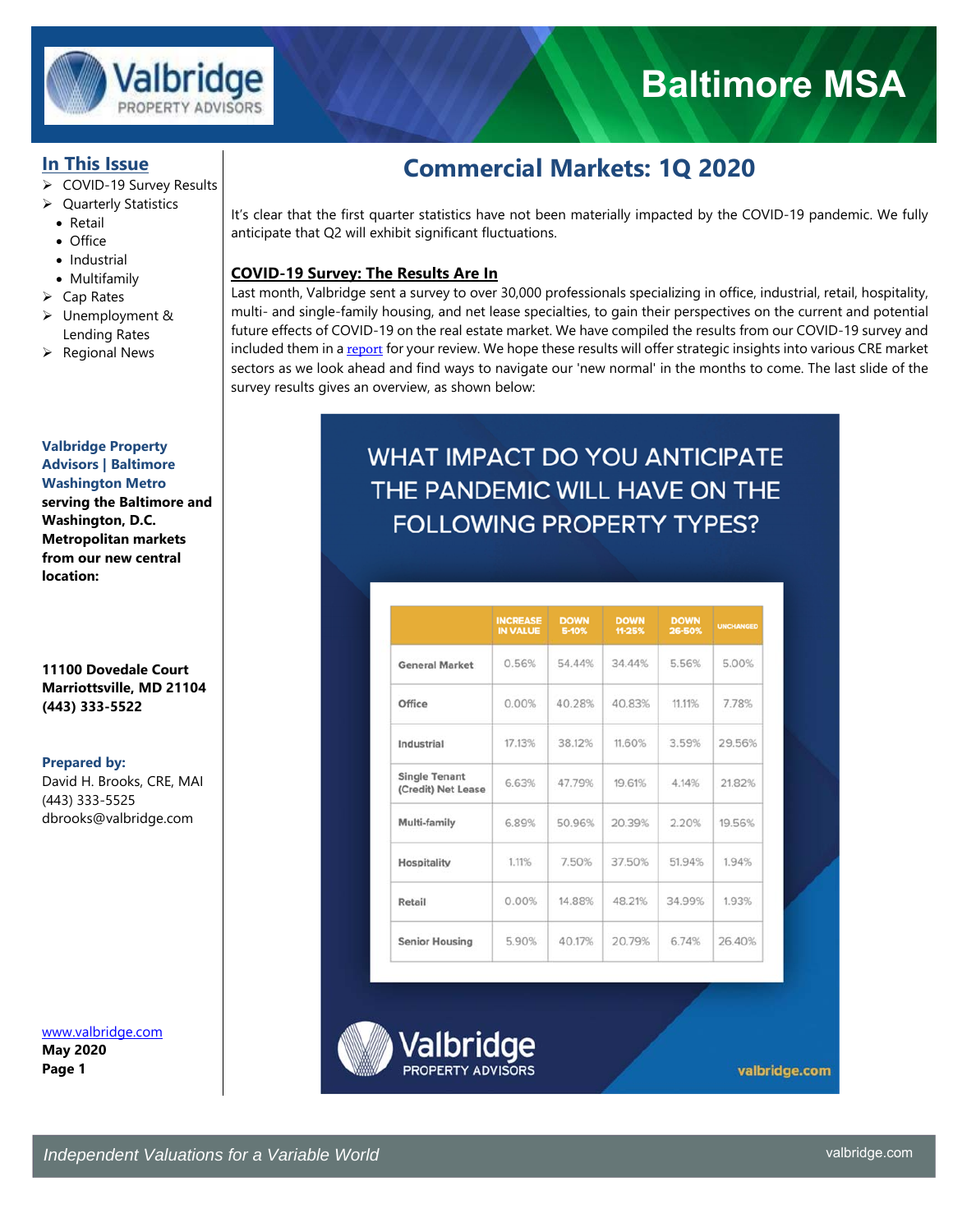

#### Senior Managing Director:

David H. Brooks, CRE, MAI (443) 333-5525 dbrooks@valbridge.com

#### Managing Director:

Michael Haller, MAI (443) 333-5524 mhaller@valbridge.com

#### Managing Director:

Ed Steere, AICP (443) 333-5521 esteere@valbridge.com

#### Senior Appraiser:

Kelly Hoffert (443) 333-5528 khoffert@valbridge.com

#### Senior Appraiser:

Ilene Sheer, MAI (410) 802-0371 isheer@valbridge.com

#### Senior Appraiser:

Ronald Godsey (443) 333-5534 rgodsey@valbridge.com

#### Senior Appraiser:

Simon Luttman (443) 333-5532 sjluttman@valbridge.com

www.valbridge.com **May 2020 Page 2** 

## **RETAIL – SNAPSHOT**

- The Baltimore retail market ended the quarter with negative 584k SF of absorption following last quarter's positive 239,383 SF of absorption. The closure of various Shoppers grocery stores continues to leave many retail centers grocery without an anchor tenant across the region.
- Vacancy remained relatively flat, however quoted rental rates for all space types were down from the same time last year.

| <b>Retail Snapshot</b>     |               |              |            |                          |                     |                          |            |
|----------------------------|---------------|--------------|------------|--------------------------|---------------------|--------------------------|------------|
| <b>Vacancy</b>             |               |              |            |                          | <b>Quoted Rates</b> |                          |            |
|                            | <b>Single</b> | <b>Strip</b> |            | Single                   | <b>Strip</b>        |                          | <b>Net</b> |
| Submarket                  | Tenant        | Center       | Restaurant | Tenant                   | Center              | Restaurant               | Absorption |
| <b>Baltimore City</b>      | 3.00%         | 5.60%        | 6.30%      | \$16.32                  | \$16.87             | \$16.79                  | (95, 864)  |
| <b>Baltimore County</b>    | 1.80%         | 5.80%        | 5.30%      | \$21.06                  | \$21.60             | \$28.60                  | (158, 238) |
| <b>Anne Arundel County</b> | 1.90%         | 4.50%        | 5.40%      | \$21.66                  | \$20.07             | \$26.95                  | (168, 124) |
| <b>Carroll County</b>      | 0.90%         | 7.10%        | 8.40%      | \$18.66                  | \$17.37             | \$19.55                  | (20, 797)  |
| <b>Harford County</b>      | 1.50%         | 4.80%        | 5.90%      | \$23.34                  | \$18.33             | \$16.71                  | (7, 179)   |
| <b>Howard County</b>       | 4.40%         | 4.60%        | 0.90%      | \$34.89                  | \$26.90             | \$45.09                  | (41, 737)  |
| Queen Anne's County        | 0.80%         | 2.10%        | 3.80%      | $\overline{\phantom{0}}$ | ٠                   | $\overline{\phantom{a}}$ | (92, 925)  |
| Total Submarket (1Q20)     | 2.00%         | 4.60%        | 4.70%      | \$20.88                  | \$20.73             | \$23.35                  | (584, 864) |
| Total Submarket (4Q19)     | 2.00%         | 4.50%        | 4.60%      | \$20.52                  | \$20.71             | \$23.51                  | 239,383    |
| Total Submarket (1Q19)     | 1.80%         | 4.60%        | 4.50%      | \$22.74                  | \$21.91             | \$23.70                  | (165, 788) |

 *Source: CoStar Group, Inc.*

 *\*Quoted rental rates are based on a NNN lease structure* 

## **OFFICE – SNAPSHOT**

- As developers wait for market fundamentals to improve, the under construction pipeline has been reduced to zero after three buildings totalling 379,560 SF delivered last quarter.
- Class A and C rental rates continued to grow in the MSA from last quarter while Class B asking rents declined by 0.9%. Since last year, rates for Class A and C space has risen by close to \$1.00 PSF.
- Net absorption was positive for the MSA overall led by absorption activity in Anne Arundel County and Harford County. In Harford County, Upper Chesapeake Health took 95,200 SF at Aberdeen Corporate Park which has been vacant since its completion in 2012.

| <b>Office Snapshot</b>     |                |         |                |         |         |         |            |  |
|----------------------------|----------------|---------|----------------|---------|---------|---------|------------|--|
|                            | Class A        | Class B |                | Class C |         |         |            |  |
|                            | <b>Vacancy</b> | Quoted  | <b>Vacancy</b> | Quoted  | Vacancy | Quoted  | <b>Net</b> |  |
| Submarket                  |                | Rates   |                | Rates   |         | Rates   | Absorption |  |
| <b>Baltimore City</b>      | 16.40%         | \$26.97 | 5.70%          | \$17.70 | 5.40%   | \$15.40 | (24, 971)  |  |
| <b>Baltimore County</b>    | 12.00%         | \$22.98 | 8.80%          | \$18.54 | 3.60%   | \$16.34 | (99, 841)  |  |
| <b>Anne Arundel County</b> | 10.30%         | \$29.83 | 8.90%          | \$21.60 | 5.30%   | \$17.51 | 210,004    |  |
| <b>Carroll County</b>      | 4.00%          | -       | 6.40%          | \$13.72 | 13.60%  | \$13.41 | 12,216     |  |
| <b>Harford County</b>      | 29.50%         | \$21.89 | 5.60%          | \$16.87 | 3.70%   | \$14.58 | 138,886    |  |
| <b>Howard County</b>       | 12.90%         | \$27.47 | 10.50%         | \$21.20 | 5.00%   | \$17.73 | (181, 739) |  |
| <b>Queen Anne's County</b> |                |         | 8.40%          | \$17.33 | 1.70%   | \$14.18 | (3,050)    |  |
| Total Submarket (1Q20)     | 13.80%         | \$26.95 | 7.70%          | \$19.53 | 5.40%   | \$15.60 | 51,505     |  |
| Total Submarket (4Q19)     | 13.40%         | \$26.83 | 7.90%          | \$19.71 | 5.80%   | \$14.38 | (196, 945) |  |
| Total Submarket (1Q19)     | 13.30%         | \$25.85 | 7.70%          | \$20.03 | 5.80%   | \$14.46 | 327,114    |  |

*Source: CoStar Group, Inc.* 

*\*Quoted rental rates are based on a gross lease structure*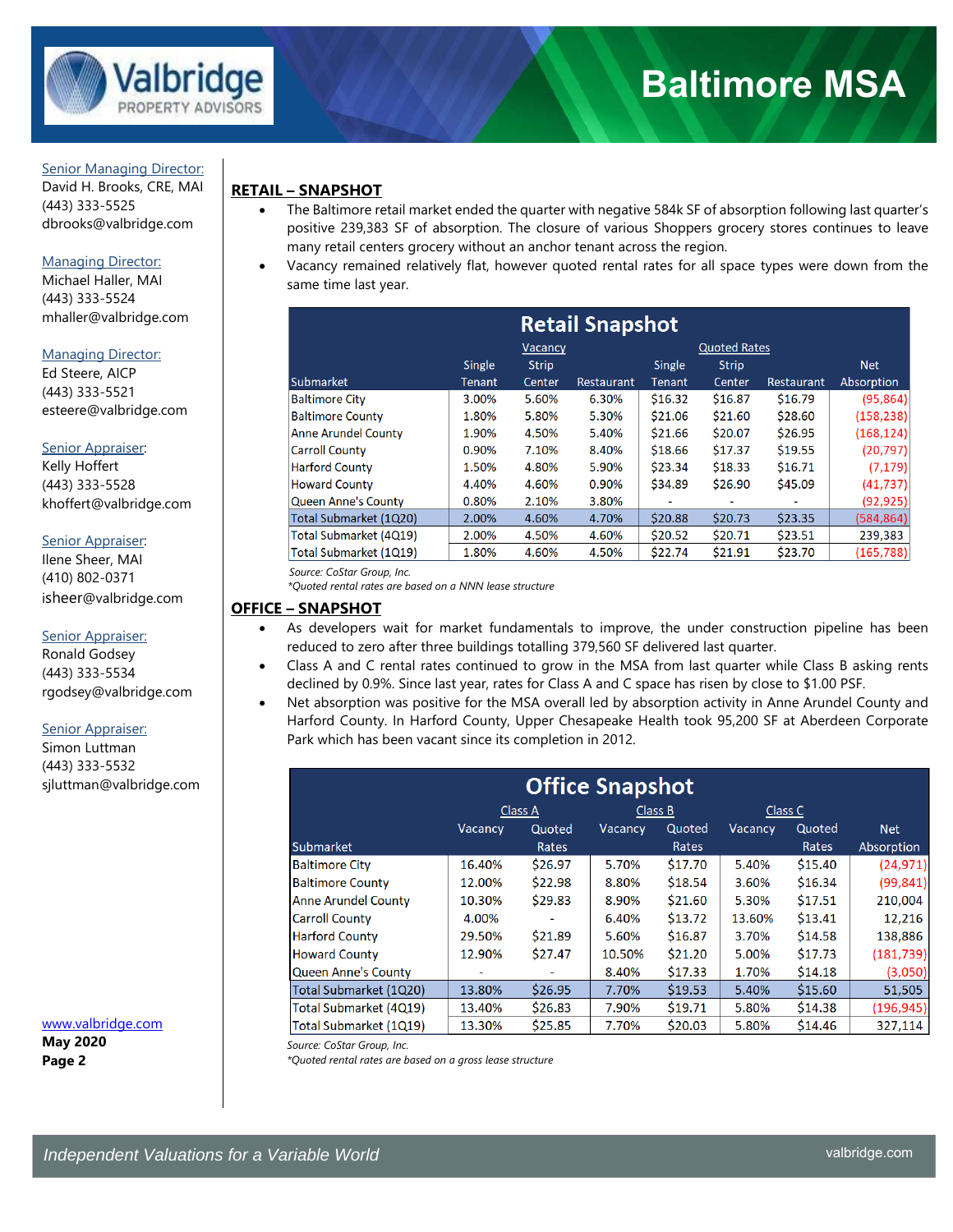

#### **Data Sources**

- *Freddiemac.com*
- *CoStar Group, Inc.*
- *U.S. Department of Labor*
- *Valbridge Property*
- *Advisors*

*Some figures are interpolated and estimated due to variances between the reports.* 

### **Valbridge Property**

**Advisors** is based in Naples, FL and is the largest independent commercial property valuation and advisory services firm in North America.

**Valbridge** has 200 MAIs, 75 office locations and 675+ staff across the nation. Each Valbridge office is led by an appraiser who holds the MAI designation of the Appraisal Institute.

## **Valbridge** | **Baltimore**

**Washington Metro** serves the Baltimore and Washington, D.C. markets from its central location in Marriottsville, MD. With three MAI's, five Certified General licensed appraisers, four motivated trainees, an economic consultant and a very capable support staff, VBWMetro is available for all types of real property valuation and evaluation assignments.

www.valbridge.com

**May 2020 Page 3** 

## **INDUSTRIAL – SNAPSHOT**

- The vacancy rate for warehouse and flex space increased by roughly 3.5% since the previous quarter. Warehouse rental rates dropped by \$0.35 PSF while flex space was up by \$0.44 PSF.
- Net absorption was positive across the MSA excluding in Anne Arundel County which was led by the 123k SF loss of the Gable Companies at 6600 Cabot Drive in Glen Burnie.
- Baltimore County saw close to 2 million SF of absorption during the quarter fuelled by 2,199,280 SF leased at Tradepoint Atlantic in Sparrows Point. It is rumoured that Amazon has purchased a six-building portfolio at the industrial center for \$90.5 million spanning 648,173 SF.

| <b>Industrial Snapshot</b> |           |             |           |             |                       |  |  |
|----------------------------|-----------|-------------|-----------|-------------|-----------------------|--|--|
|                            |           |             |           |             |                       |  |  |
| Submarket                  | Warehouse | <b>Flex</b> | Warehouse | <b>Flex</b> | <b>Net Absorption</b> |  |  |
| <b>Baltimore City</b>      | 4.60%     | 9.40%       | \$5.46    | \$11.17     | 168,619               |  |  |
| <b>Baltimore County</b>    | 8.60%     | 7.00%       | \$4.53    | \$9.10      | 1,975,628             |  |  |
| <b>Anne Arundel County</b> | 10.00%    | 10.40%      | \$6.38    | \$12.16     | (54, 924)             |  |  |
| <b>Carroll County</b>      | 3.30%     | 15.60%      | \$6.07    | \$7.25      | 18,833                |  |  |
| <b>Harford County</b>      | 9.00%     | 7.90%       | \$4.94    | \$11.45     | 49,632                |  |  |
| <b>Howard County</b>       | 6.00%     | 4.60%       | \$6.77    | \$13.15     | 68,242                |  |  |
| <b>Queen Anne's County</b> | 0.50%     | 8.40%       | \$9.57    | \$8.02      | 4,500                 |  |  |
| Total Submarket (1Q20)     | 6.90%     | 7.80%       | \$5.65    | \$10.99     | 2,230,530             |  |  |
| Total Submarket (4Q19)     | 6.70%     | 7.50%       | \$6.00    | \$10.55     | 391,127               |  |  |
| Total Submarket (1Q19)     | 7.10%     | 7.00%       | \$5.54    | \$11.21     | (109, 878)            |  |  |
| *NNN rents                 |           |             |           |             |                       |  |  |

 *Source: CoStar Group, Inc.* 

## **MULTIFAMILY – SNAPSHOT**

- Vacancy rates across all unit types inched up by an average of 32.5 basis points since last quarter while rental rates remained generally flat. Overall, vacancy rates stand at approximately the same level as 1Q2019.
- The 371-unit Avalon Townson apartments opened during the quarter as part of the Circle East mixed-use development by RPAI at York and Joppa Road. A 720-unit student housing property is also underway at the \$350 million Towson Row project which plans to open by the Fall semester.

| <b>Multifamily Snapshot</b> |                                |           |         |               |         |           |               |           |         |           |
|-----------------------------|--------------------------------|-----------|---------|---------------|---------|-----------|---------------|-----------|---------|-----------|
|                             |                                | Studio    | 1 BR    |               |         | 2 BR      |               | 3 BR      |         | Overall   |
|                             | <b>Asking</b><br><b>Asking</b> |           |         | <b>Asking</b> |         |           | <b>Asking</b> |           | Asking  |           |
| <b>Submarket</b>            | Vacancv                        | Rent/Unit | Vacancv | Rent/Unit     | Vacancy | Rent/Unit | Vacancv       | Rent/Unit | Vacancy | Rent/Unit |
| <b>Baltimore City</b>       | 7.60%                          | \$1,001   | 7.50%   | \$1,100       | 6.80%   | \$1,220   | 6.90%         | \$1,409   | 7.20%   | \$1,160   |
| <b>Baltimore County</b>     | 4.80%                          | \$911     | 6.30%   | \$1,076       | 5.90%   | \$1,256   | 6.10%         | \$1,546   | 6.00%   | \$1,220   |
| <b>Anne Arundel County</b>  | 4.80%                          | \$1,504   | 7.00%   | \$1,408       | 6.40%   | \$1,593   | 4.90%         | \$1,765   | 6.40%   | \$1,541   |
| <b>Carroll County</b>       | 3.40%                          | \$815     | 6.10%   | \$993         | 5.80%   | \$1,236   | 9.20%         | \$1,551   | 5.80%   | \$1,160   |
| <b>Harford County</b>       | 4.60%                          | \$865     | 4.90%   | \$1,040       | 4.70%   | \$1,217   | 5.90%         | \$1,430   | 5.00%   | \$1,177   |
| <b>Howard County</b>        | 10.60%                         | \$1,402   | 8.00%   | \$1,417       | 6.50%   | \$1,716   | 7.90%         | \$2,091   | 7.30%   | \$1,628   |
| <b>Queen Anne's County</b>  | 4.60%                          | $\sim$    | 4.30%   | \$1,004       | 3.00%   | \$1,152   | 1.40%         | $\sim$    | 3.80%   | \$962     |
| Total Submarket (1Q20)      | 6.70%                          | \$1,009   | 6.30%   | \$1,162       | 5.90%   | \$1,348   | 6.30%         | \$1,597   | 6.20%   | \$1,285   |
| Total Submarket (4Q19)      | 6.20%                          | \$1,012   | 6.10%   | \$1,162       | 5.70%   | \$1,351   | 5.90%         | \$1,578   | 5.90%   | \$1,286   |
| Total Submarket (1Q19)      | 6.80%                          | \$993     | 6.60%   | \$1,137       | 6.20%   | \$1,321   | 6.50%         | \$1,549   | 6.40%   | \$1,259   |

*Source: CoStar Group, Inc.*